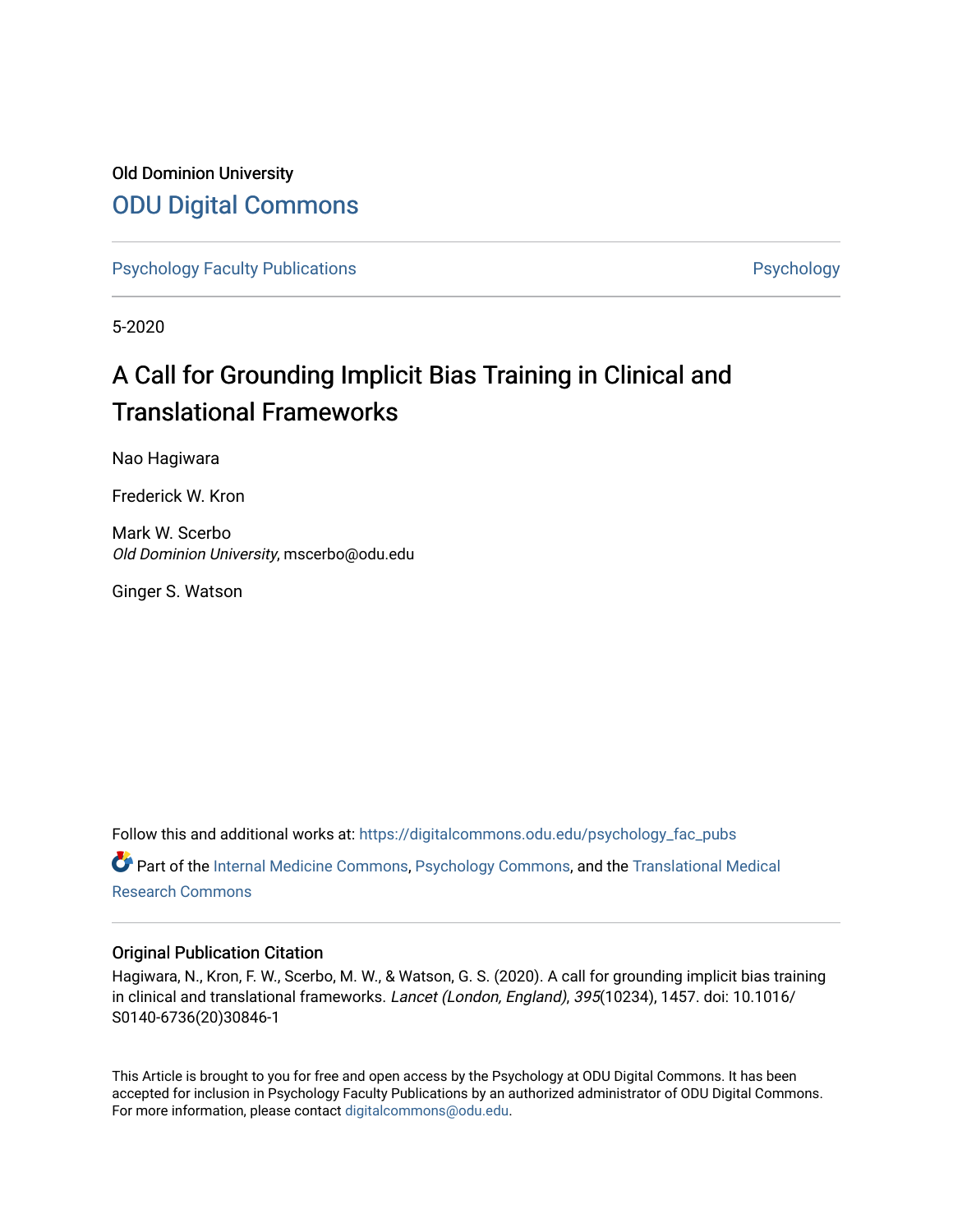

# **HHS Public Access**

Author manuscript Lancet. Author manuscript; available in PMC 2020 June 02.

Published in final edited form as:

Lancet. 2020 May 02; 395(10234): 1457–1460. doi:10.1016/S0140-6736(20)30846-1.

## **A call for grounding implicit bias training in clinical and translational frameworks**

### **Nao Hagiwara**, **Frederick W Kron**, **Mark W Scerbo**, **Ginger S Watson**

Department of Psychology, Virginia Commonwealth University, Richmond, VA, USA (N Hagiwara PhD); Department of Family Medicine, University of Michigan Medical School, Ann Arbor, MI, USA (F W Kron MD); Department of Psychology, Old Dominion University, Norfolk, VA, USA (Prof M W Scerbo PhD); and Curry School of Education and Human Development, University of Virginia, Charlottesville, VA, USA (G S Watson PhD)

> Since the publication of Unequal Treatment in  $2003$ ,<sup>1</sup> the number of studies investigating the implicit bias of health-care providers and its troubling consequences has increased exponentially. Bias can occur in all three psychological components: affects (ie, prejudice), cognition (ie, stereotypes), and behaviour (ie, discrimination). Implicit bias refers to prejudicial attitudes towards and stereotypical beliefs about a particular social group or members therein. These prejudicial attitudes and stereotypical beliefs are activated spontaneously and effortlessly, which often result in discriminatory behaviours.<sup>2</sup> This definition is consistent with how implicit bias is defined in psychology<sup>3</sup> and in literature on health disparities.<sup>4</sup> Despite how the definition of implicit bias includes both affective and cognitive components, researchers, health-care providers, educators, and policy makers often use the term broadly and do not differentiate prejudice and stereotyping. Literature on health disparities focuses primarily on implicit prejudice and few studies have systematically investigated the role of implicit stereotyping in patient care.<sup>5</sup> Consequently, implicit bias in previous research generally refers to implicit prejudice. Therefore, we specify whether we mean implicit prejudice or implicit stereotyping, particularly when we review findings from previous studies.

It is well established that health-care providers' implicit prejudice is associated with reports of lower quality patient-provider communication among patients from marginalised social groups.<sup>5</sup> For example, black patients who interacted with physicians with higher levels of implicit prejudice reported significantly lower levels of interpersonal care than did patients who interacted with physicians with lower levels of implicit prejudice.<sup>6</sup> Accordingly, many US medical schools and other health organisations are now teaching about the role of implicit bias in patient care.<sup>7</sup> Research into provider implicit bias is also noticeably changing the situation at the policy level. For example, several candidates for the 2020 US

Declaration of interests

Correspondence to: Dr Nao Hagiwara, Department of Psychology, Virginia Commonwealth University, Richmond, VA 23233, USA nhagiwara@vcu.edu. **Contributors** 

NH and GSW conceptualised the Viewpoint. NH also did the literature search, wrote the first draft, and edited every draft. FWK, MWS, and GSW edited the Viewpoint with NH.

All authors declare no competing interests.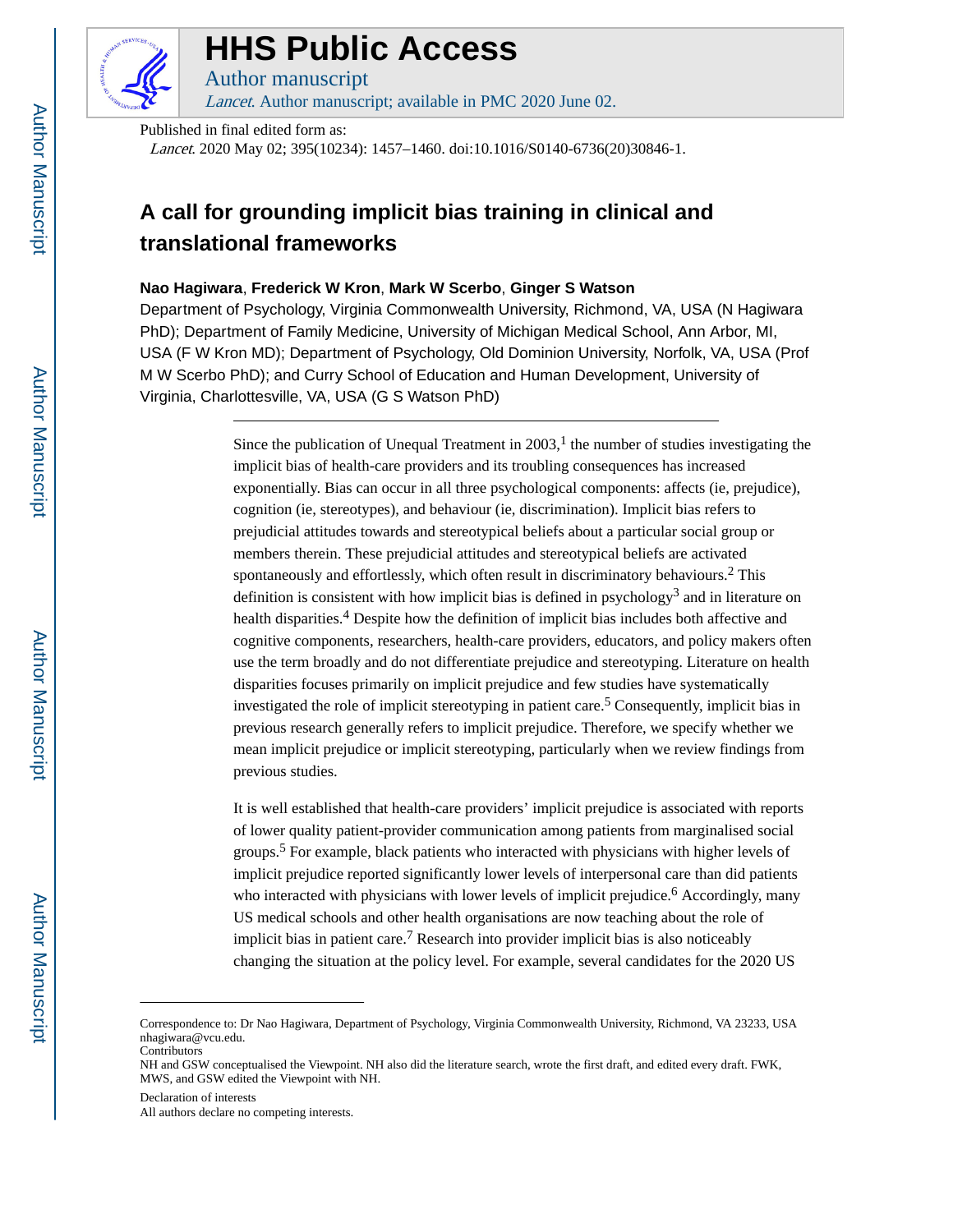presidential election acknowledged the role of health-care providers' implicit bias in racial or ethnic health disparities and have demanded remediation.<sup>8</sup> On Oct 2, 2019, California assembly bill no  $241$  was signed into law,<sup>9</sup> mandating implicit bias training for health-care providers, and thereby making it probable that other US medical schools and health organisations will follow suit.

Implicit bias is not specific to a particular country. Multiple forms of implicit bias have been reported globally, such as implicit racial bias in Italy,  $10$  implicit racial and gender bias in  $UK<sup>11</sup>$  and implicit weight bias in Singapore.<sup>12</sup> The form of implicit bias that plays an important role, in intergroup relations in general and in patient care specifically in a given country, is determined largely by its cultural, historical, and economic contexts. For example, in countries with relatively little racial variability, other forms of implicit bias such as weight (eg, eastern Asian countries), immigrants (eg, western European countries), or religion (eg, Middle Eastern countries) might play an important role in patient care.<sup>13–15</sup>

In this Viewpoint, we highlight three crucial translational gaps in implicit bias training that are used in medical schools and other health organisations. We suggest that before medical schools and other health organisations invest further time and financial resources in implicit bias training, they should pause, take a step back, and critically evaluate the grounding and effectiveness of current training. Evidence shows that health-care providers' implicit bias and its consequences are not limited to the USA, although the form of bias might differ across cultures.<sup>4</sup> Therefore, our observations and suggestions will probably resonate with a wider audience interested in implicit bias training.

The development and implementation of successful implicit bias training in health care can be understood within the Clinical and Translational Science framework. This framework is the scientific process through which research findings are translated into improved patient outcomes and consists of five stages, ranging from T0 (basic biomedical research) to T4 (translation to com-munities).<sup>16</sup> Of those five stages, T<sub>1</sub> to T<sub>3</sub> are particularly relevant to the development and implementation of implicit bias training. In the context of this training, T1 (translation to humans) is often done in the field of basic experimental social psychology. The goal of this stage is to identify strategies driven by theories to reduce implicit bias in general populations. Stage T2 (translation to patients) aims to develop implicit bias training on the basis of findings from T1, and to test its effectiveness with health-care providers. The goal of T3 (translation to practice) is to evaluate the effectiveness of implicit bias training after it is adapted into the existing curriculum and training. In the rigorous Clinical and Translational Science framework, each stage should build on and inform other stages. However, translational gaps exist among all three stages in the literature on health-care providers' implicit bias. Failure to recognise and address these gaps considerably reduces the effectiveness of implicit bias training in standard practice.

The gap between T1 and T2 reflects inconsistencies between findings from basic social psychology research into implicit bias and the content of implicit bias training used in the health-care system. Most of these training programmes are designed to increase health-care providers' awareness about their implicit bias, with the ultimate goal of reducing this bias. However, basic social psychology research suggests that increased awareness alone is not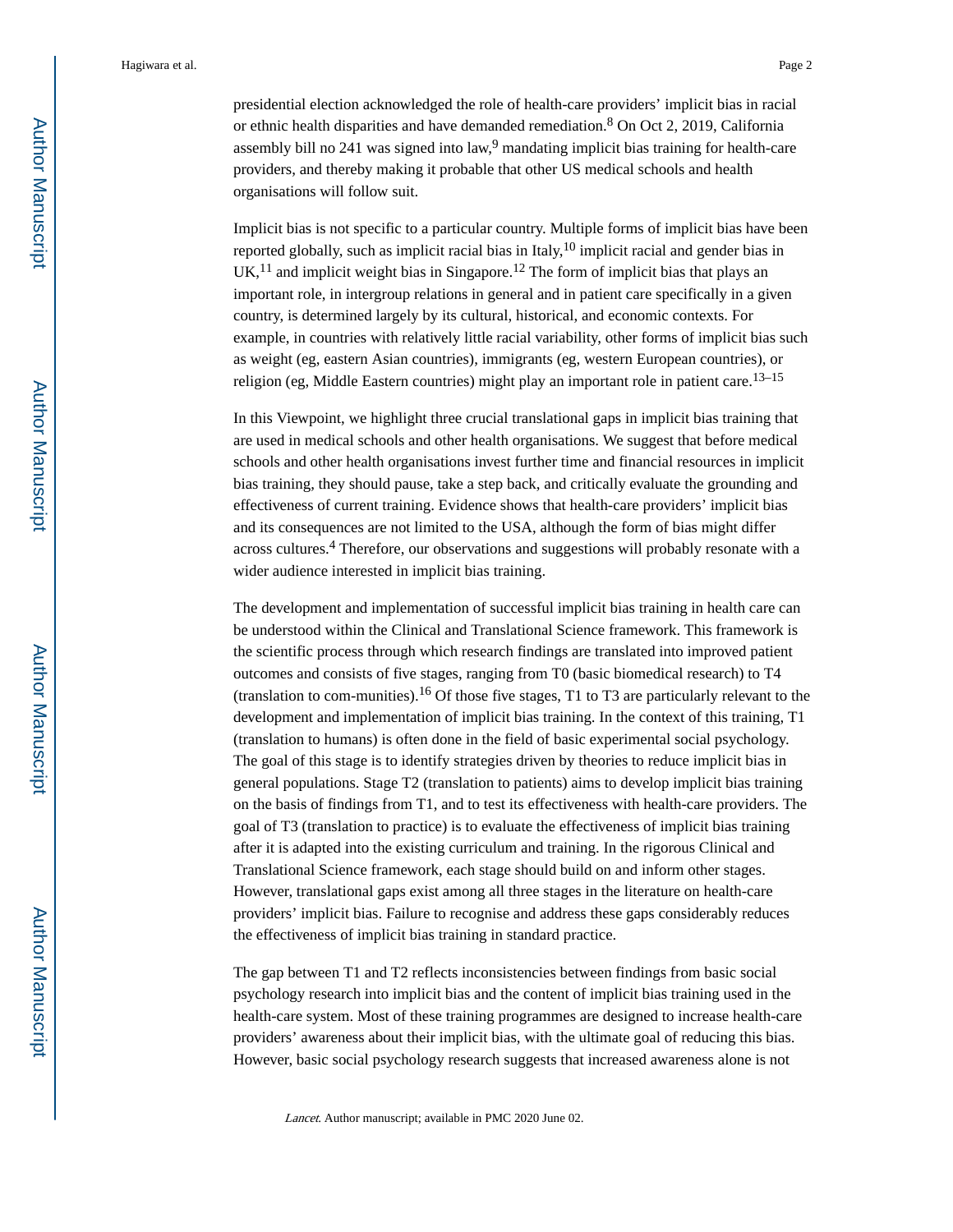Hagiwara et al. Page 3

sufficient for a reduction and that people should also be motivated to decrease their implicit bias.17 In health care, expressions of bias are strongly condemned. This criticism might seem like a strong motivation for providers to reduce their implicit bias. However, research has shown that people with high external motivation to avoid prejudice (ie, those who are concerned about how they are evaluated by others) were unable to prevent the expression of implicit prejudice; whereas, people with high internal motivation to avoid prejudice (ie, those who personally value egalitarianism) were successful in reducing their implicit prejudice.18 Thus, implicit bias training should address both providers' awareness and internal motivation.

Additionally, implicit bias is often conceptualised as a habitual response. By definition, habits are default responses and are difficult to break.<sup>19</sup> However, learning specific strategies to override habitual responses makes habit breaking more effective. A programme that taught college students about five evidence-based strategies for reducing implicit bias (ie, stereotype replacement, counter-stereotypical imaging, individuating, perspective taking, and contact) resulted in lower implicit racial prejudice, as measured by an implicit association test, 8 weeks after the intervention.<sup>20</sup> These findings suggest that implicit bias training should also provide health-care providers with concrete strategies to reduce their implicit bias. Supporting this proposition, a 2019 study showed that this habit-breaking approach was successful in decreasing implicit stereotyping of Latinxs among white medical students in the USA.<sup>21</sup> In fact, implicit bias training that does not teach concrete strategies to health-care providers could potentially have unintended harmful consequences. Specifically, increased awareness of someone's own implicit bias without specific strategies might result in increased anxiety and ultimately avoidance (eg, being discouraged to work at clinics that serve patients from marginalised social groups), withdrawal (eg, having shorter visits with marginalised patients), or overcome-pensation (eg, being overly friendly, which could be perceived by marginalised social groups as ingenuine and unauthentic). Taken together, this research into basic social psychology provides strong evidence that to be effective, training should increase awareness about someone's own implicit bias, increase internal motivation to reduce implicit bias, and teach health-care providers concrete evidence-based strategies to reduce this bias.<sup>22</sup>

The gap between T2 and T3 reflects two inconsistencies. The first inconsistency is between the actual and the intended goals of implicit bias training. We believe that the intended goal for medical schools and other health organisations to implement this bias training is to improve the care quality for patients from marginalised social groups. However, the actual goal of most implicit bias training used in these settings stops short because training effectiveness is gauged merely by asking study participants to reflect on their own implicit bias (ie, assessment of changes in awareness)<sup>23</sup> or to retake the implicit association test (ie, assessment of changes in the levels of implicit bias).24 To our knowledge, none of the current programmes evaluate their effectiveness on the basis of improved patient outcomes. Although research suggests that reduction in implicit bias should result in improved patient care, a previous study only compared care quality across health-care providers with different levels of implicit bias (ie, comparisons between people).25 Additionally, a 2019 metaanalysis suggests changes in implicit bias scores do not always result in changes in behaviours.26 Thus, whether the successful reduction in implicit bias would result in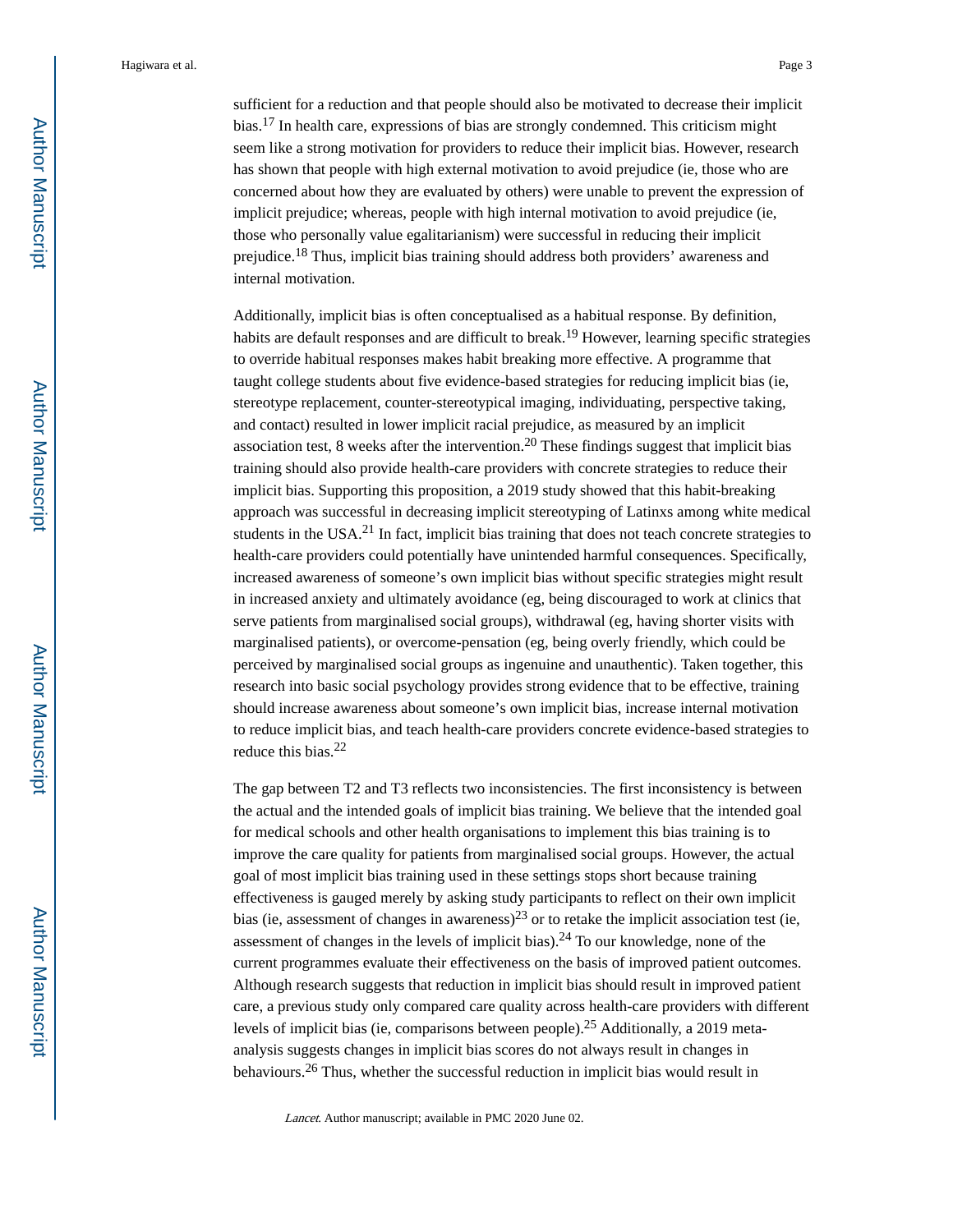improved care quality for patients from marginalised social groups for a given health-care provider (ie, comparison within people) is yet to be tested. In addressing this gap, it is also important to explicate whether the implicit bias training is intended to address the consequences of implicit prejudice, implicit stereotyping, or both, because different aspects of implicit bias are likely to be associated with different patient outcomes (eg, patientprovider communication and providers' treatment recommendations).<sup>5</sup>

The second inconsistency is between the current goal of implicit bias training and the overarching goal of the US health-care system, which seeks to maximise revenues by scheduling providers to see many patients in a short period of time. This high-pressure environment makes it difficult for health-care providers to engage in evidence-based strategies to reduce implicit bias.<sup>27</sup> Specifically, health-care providers who do not have adequate time to get to know their patients have a limited ability to engage in individuation or perspective taking. Furthermore, many health-care providers operating under this constant pressure have chronic stress. Stress often reduces people's ability to exert self-regulation, which is at the core of overriding habitual responses.<sup>28</sup> Consequently, health-care providers might not have the ability to engage in stereotype replacement and counter-stereotypical imaging.

These considerations suggest a situational irony that implicit bias training as currently envisaged might not be an effective or realistic approach to rectifying the negative effects of implicit bias. This issue leads to the final translational gap between T3 and back to T1. The negative associations between the implicit prejudice of health-care providers' and patients from minority groups' reports of their perceived quality of patient-provider communication, as shown in previous research,<sup>5</sup> strongly suggest that the providers' implicit prejudice manifests in their communication behaviours during medical interactions. That is, the communication behaviours of health-care providers serve as a mediator between provider implicit prejudice and patient outcomes. Thus, improving provider communication behaviours might be a more practical and attainable approach to improving care outcomes for patients who are marginalised than are strategies aimed at reducing implicit bias per se.<sup>29</sup> Social psychology research has consistently reported that implicit prejudice often manifests in their non-verbal (how people use their body, such as gestures, eye contact, and body distance) and paraverbal (how people deliver their speech, such as tone, pitch, and volume) behaviours, as opposed to verbal behaviours (the content of people's speech).<sup>2</sup> Hence, rather than reducing implicit bias scores, the better focus for implicit bias training might be to replace negative non-verbal or paraverbal communication behaviours with positive communication behaviours, and to provide relevant opportunities to practise new communication behaviours over time. To develop such training, researchers are encouraged to use multiple lines of investigation, including non-verbal behaviours, impression formation, and theatrical performance.

In this Viewpoint, we highlighted three crucial translational gaps that limit the effectiveness of implicit bias training used in US medical schools and other health organisations. However, these gaps can be addressed by recognising the constraints that exist in the healthcare system, identifying appropriate means to achieve the intended goal of implicit bias training within these constraints (ie, improving the care quality for patients from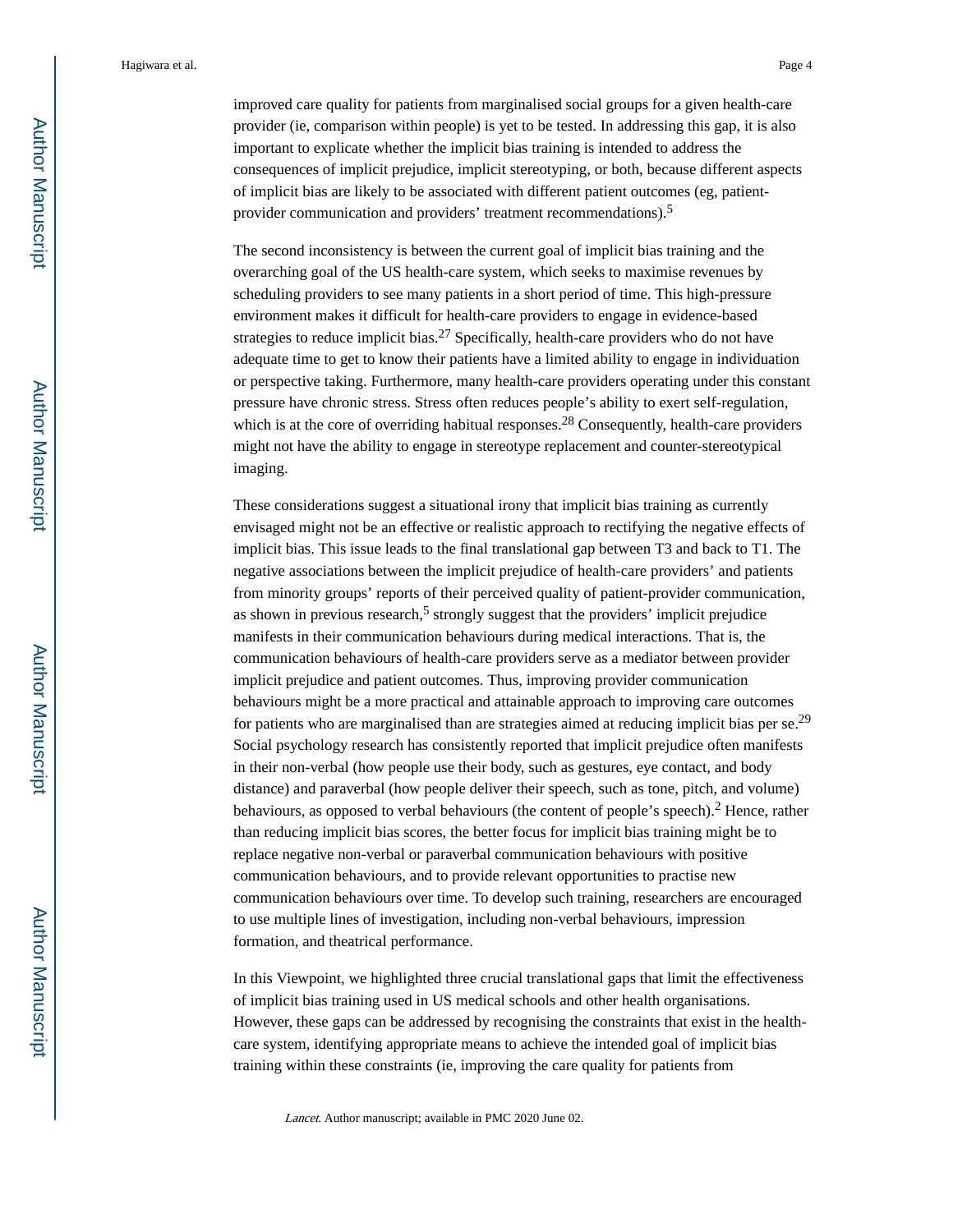marginalised groups), and drawing on multiple lines of research that relate directly to the identified means. Although this Viewpoint focused on physicians in the USA, we believe that the observations and suggestions outlined are applicable to a wide range of health-care professions globally. Implicit bias has been reported by many health-care professionals, such as nurses,  $30$  genetic counsellors,  $31$  and pharmacists.  $32$  Additionally, implicit bias training outside of the USA does not have a conceptual evidence-based framework $33,34$  for the development of a curriculum that will drive changes in patient outcomes. As many medical schools and other health organisations are expected to increase their investments in implicit bias training, we urgently encourage those responsible for programme development and implementation to pause and address the translational gaps pointed out in this Viewpoint. This consideration will ultimately help those responsible for programme development and implementation to avoid opportunity costs and to guide their organisations towards wiser investments in effective training solutions.

### **Acknowledgments**

This work is funded by the National Institute of Health and the National Institute of Diabetes and Digestive and Kidney Diseases (R01 DK112009) to the first author.

### **References**

- 1. Smedley BD, Stith AY, Nelson AR. Unequal treatment: confronting racial and ethnic disparities in health care. Washington, DC: National Academies Press, 2003.
- 2. Dovidio JF, Kawakami K, Smoak N, Gaertner SL. The roles of implicit and explicit processes in contemporary prejudice In: Petty RE, Fazio RH, Brinol P, eds. Attitudes: insights from the new implicit measures. New York, NY: Psychology Press, 2009: 165–92.
- 3. Fazio RH, Olson MA. Implicit measures in social cognition research: their meaning and use. Annu Rev Psychol 2003; 54: 297–327. [PubMed: 12172003]
- 4. FitzGerald C, Hurst S. Implicit bias in healthcare professionals: a systematic review. BMC Med Ethics 2017; 18: 19. [PubMed: 28249596]
- 5. Maina IW, Belton TD, Ginzberg S, Singh A, Johnson TJ. A decade of studying implicit racial/ethnic bias in healthcare providers using the implicit association test. Soc Sci Med 2018; 199: 219–29. [PubMed: 28532892]
- 6. Cooper LA, Roter DL, Carson KA, et al. The associations of clinicians' implicit attitudes about race with medical visit communication and patient ratings of interpersonal care. Am J Public Health 2012; 102: 979–87 [PubMed: 22420787]
- 7. Association of American Medical Colleges. Unconscious bias resources for health professionals. 2019<https://www.aamc.org/initiatives/diversity/322996/lablearningonunconsciousbias.html> (accessed Nov 9, 2019).
- 8. Peahl AF, Kozhimannil KB, Admon LK. Addressing the US maternal health crisis: policies of 2020 presidential candidates. 2019 <https://www.healthaffairs.org/do/10.1377/hblog20190625.583781/full> (accessed March 14, 2020).
- 9. California Legislative Information. AB-241 Implicit bias: continuing education: requirements. 2019 [https://leginfo.legislature.ca.gov/faces/billTextClientxhtml?bill\\_id=201920200AB241](https://leginfo.legislature.ca.gov/faces/billTextClientxhtml?bill_id=201920200AB241) (accessed March 14, 2020).
- 10. Forgiarini M, Gallucci M, Maravita A. Racism and the empathy for pain on our skin. Front Psychol 2011; 2: 108. [PubMed: 21687466]
- 11. West K, Eaton AA. Prejudiced and unaware of it: evidence for the Dunning-Kruger model in the domains of racism and sexism. Pers Individ Dif 2019; 146: 111–19.
- 12. Jiang W, Tan J, Fassnacht DB. Implicit and explicit anti-fat bias among Asian females. Eat Weight Disord 2017; 22: 457–65. [PubMed: 27206424]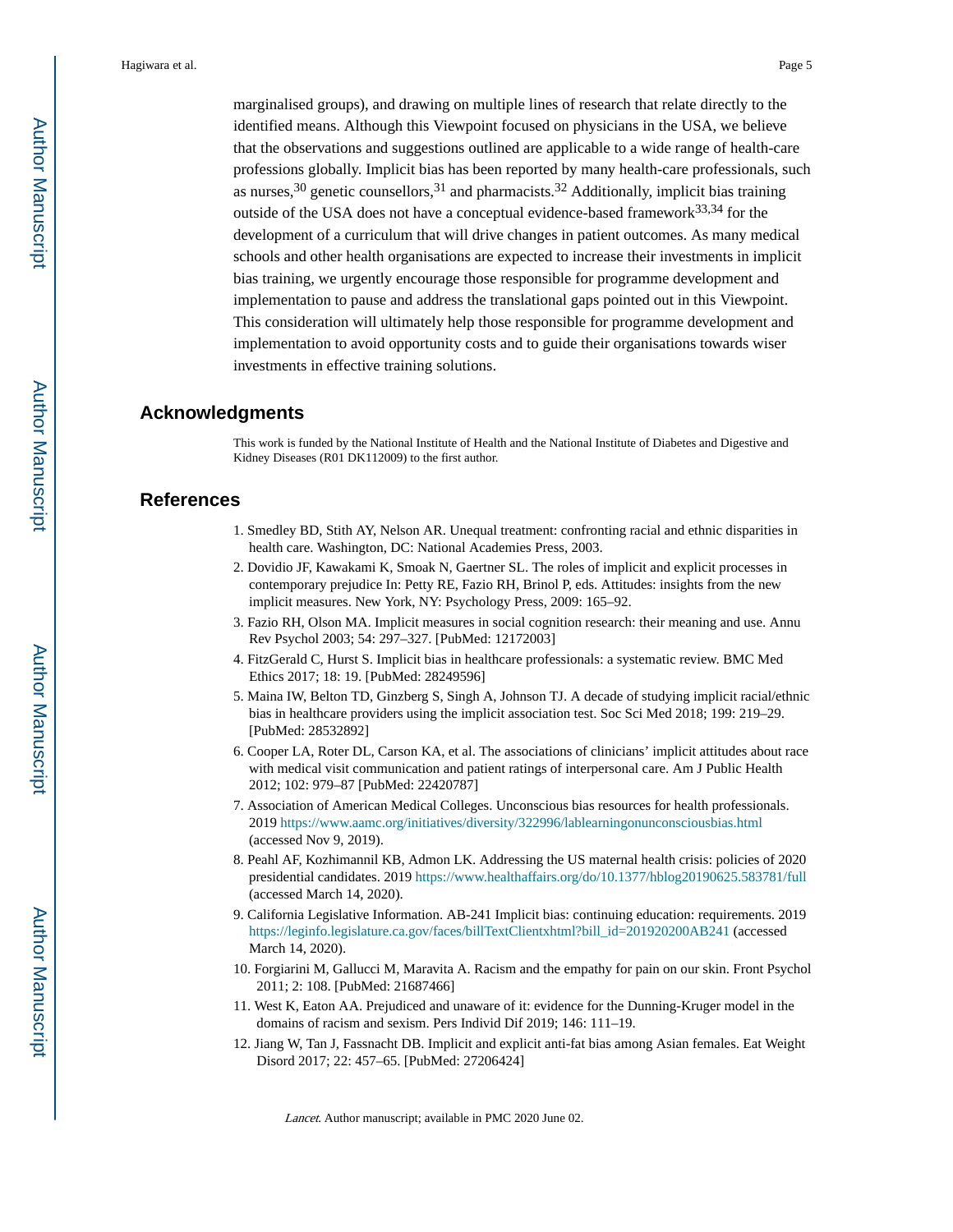- 13. Yildiz M, Yalcinoz Baysal H. Prejudice against obesity in university students studying in healthrelated departments. Perspect Psychiatr Care 2019; 55: 170–74. [PubMed: 30033627]
- 14. Madeira AF, Pereira CR, Cama A, Dias S. Justifying treatment bias: the legitimizing role of threat perception and immigrant-provider contact in healthcare. Cultur Divers Ethnic Minor Psychol 2018; 24: 294–301. [PubMed: 29504786]
- 15. Keshet Y, Popper-Giveon A. Patient demands for ethnic-based separation in public hospitals in Israel: patients' and practitioners' perspectives. Isr J Jealth Policy Res 2018; 7: 44.
- 16. Woolf SH. The meaning of translational research and why it matters. JAMA 2008; 299: 211–13. [PubMed: 18182604]
- 17. Fiske ST. The continuum model and the stereotype content model In: Van Lange PAM, Kruglanski AW, Higgins ET, eds. Handbook of theories of social psychology, vol 1 Thousand Oaks, CA: Sage Publications, 2012: 267–88.
- 18. Devine PG, Plant EA, Amodio DM, Harmon-Jones E, Vance SL. The regulation of explicit and implicit race bias: the role of motivations to respond without prejudice. J Pers Soc Psychol 2002; 82: 835–48. [PubMed: 12003481]
- 19. Verplanken B, Wood W. Interventions to break and create consumer habits. J Public Policy Mark 2006; 25: 90–103.
- 20. Devine PG, Forscher PS, Austin AJ, Cox WTL. Long-term reduction in implicit race bias: a prejudice habit-breaking intervention. J Exp Soc Psychol 2012; 48: 1267–78. [PubMed: 23524616]
- 21. Stone J, Moskowitz GB, Zestcott CA, Wolsiefer KJ. Testing active learning workshops for reducing implicit stereotyping of Hispanics by majority and minority group medical students. Stigma Health 2019; 5: 94–103.
- 22. Zestcott CA, Blair IV, Stone J. Examining the presence, consequences, and reduction of implicit bias in health care: a narrative review. Group Process Intergroup Relat 2016; 19: 528–42. [PubMed: 27547105]
- 23. Avant ND, Gillespie GL. Pushing for health equity through structural competency and implicit bias education: a qualitative evaluation of a racial/ethnic health disparities elective course for pharmacy learners. Curr Pharm Teach Learn 2019; 11: 382–93. [PubMed: 31040014]
- 24. Sukhera J, Miller K, Scerbo C, Milne A, Lim R, Watling C. Implicit stigma recognition and management for health professionals. Acad Psychiatry 2020; 44: 59–63. [PubMed: 31701387]
- 25. Hall WJ, Chapman MV, Lee KM, et al. Implicit racial/ethnic bias among health care professionals and its influence on health care outcomes: a systematic review. Am J Public Health 2015; 105: e60–76.
- 26. Forscher PS, Lai CK, Axt JR, et al. A meta-analysis of procedures to change implicit measures. J Pers Soc Psychol 2019; 117: 522–59. [PubMed: 31192631]
- 27. Penner LA, Blair IV, Albrecht TL, Dovidio JF. Reducing racial health care disparities: a social psychological analysis. Policy Insights Behav Brain Sci 2014; 1: 204–12. [PubMed: 25705721]
- 28. Baumeister RF, Vohs KD. Strength model of self-regulation as limited resource: assessment, controversies, update In: Olson JM, Zanna MP, eds. Advances in experimental social psychology. San Diego, CA: Academic Press, 2016: 67–127.
- 29. Hagiwara N, Elston Lafata J, Mezuk B, Vrana SR, Fetters MD. Detecting implicit racial bias in provider communication behaviors to reduce disparities in healthcare: challenges, solutions, and future directions for provider communication training. Patient Educ Couns 2019; 102: 1738–43. [PubMed: 31036330]
- 30. Robstad N, Westergren T, Siebler F, Soderhamn U, Fegran L. Intensive care nurses' implicit and explicit attitudes and their behavioural intentions towards obese intensive care patients. J Adv Nurs 2019; 75: 3631–42. [PubMed: 31566770]
- 31. Schaa KL, Roter DL, Biesecker BB, Cooper LA, Erby LH. Genetic counselors' implicit racial attitudes and their relationship to communication. Health Psychol 2015; 34: 111–19. [PubMed: 25622081]
- 32. Murphy AL, Gardner DM. A scoping review of weight bias by community pharmacists towards people with obesity and mental illness. Can Pharm J 2016; 149: 226–35.